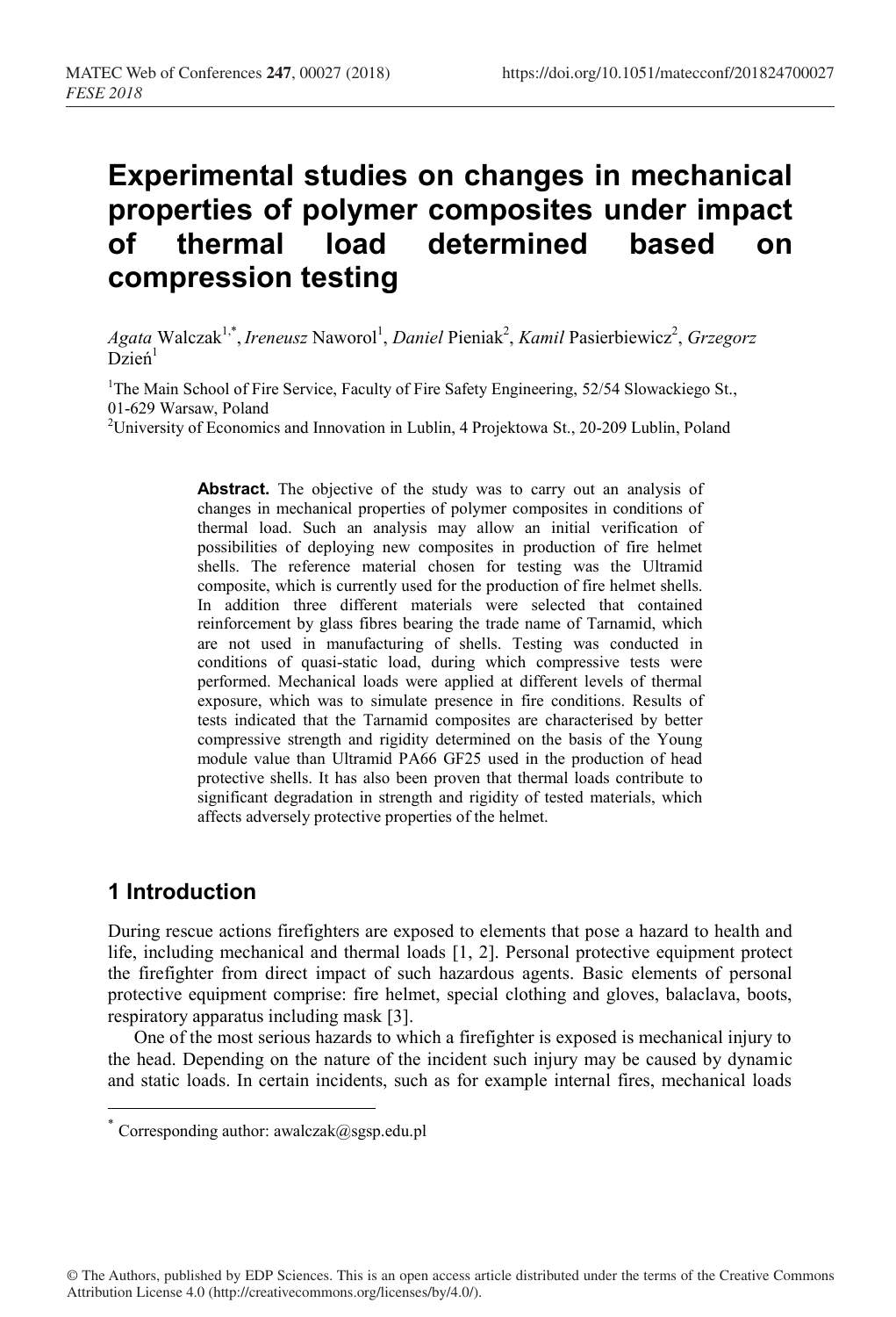are found to occur along with thermal loads. This leads to a cumulation of hazardous factors.

The helmet protects the firefighter's head from mechanical damage and other adverse elements, such as thermal load, flames, sparks, chemical and biological factors and electrical current. In Poland in accordance with provisions of the valid standard PN-EN 443 only type B helmets are allowed for use in firefighting units [4]. They are meant to protect the head and nape of the firefighter's neck, and shield a larger head area than type A helmets. Head protection consists of numerous elements, the main ones of which are: shell, visor, shock absorbing liner and suspension.

The shell is the external element of firefighter's helmet most exposed to external factors. The protective function of the shell is of particular importance, because it absorbs a considerable amount of energy coming from mechanical impact and shields from other hazards that occur during rescue actions [5]. The helmet shell material should guarantee a significant mechanical and thermal resistance. In currently used fire helmets the shells are usually made in the injection moulding technology using polymer composites, thermoplastics reinforced by cut fibres [6]. Formerly shells used to be made of structural composites – laminates of plastics reinforced by mats of glass fibres or kevlar type. They had different mechanical properties [7].

Thermal loads to which a firefighter is exposed during a fire impair the mechanical properties of the helmet shell materials. This is directly transposed on protective properties of the entire helmet. The impact of a thermal flux may cause the damage of chains of particles (units) of the composite material and may lead to decohesion of the polymer phase and reinforcing fibres. This type of damage causes the transfer of loads, degradation of strength and rigidity.

The advancement of technology enables the deployment of new technical solutions, enhancement of safety and comfort of the firefighters' work. Consequently it is important to study properties of new materials in different usage conditions to verify options of their possible use.

The objective of this study is to analyse changes on mechanical properties of polymer composites in conditions of thermal load, and consequently initial verification of possibilities of deploying new polymer composites for the production of fire helmet shells based on conducted compression testing.

#### **2 Materials and methods**

The reference material used in testing was the Ultramid composite, which is currently applied for production of Calisia Vulcan firefighter helmet shells by Kaliskie Zakłady Przemysłu Terenowego Kalisz. In addition three different materials were selected that contained reinforced by glass fibres bearing the trade name of: Tarnamid T-27, Tarnamid A3, and Tarnamid PPA. Those composites are manufactured in the Tarnów production plant, belonging to Grupa Azoty S.A. Basic information concerning the tested materials has been provided in table 1.

Samples were prepared in the Polymer Processing Department of the Częstochowa University of Technology. They had been made in the mould injection technology on the KM65/160/C4 KraussMaffei device. The samples were rectangular-shaped with dimensions of  $4 \times 10 \times 25$  mm<sup>3</sup> (fig. 1).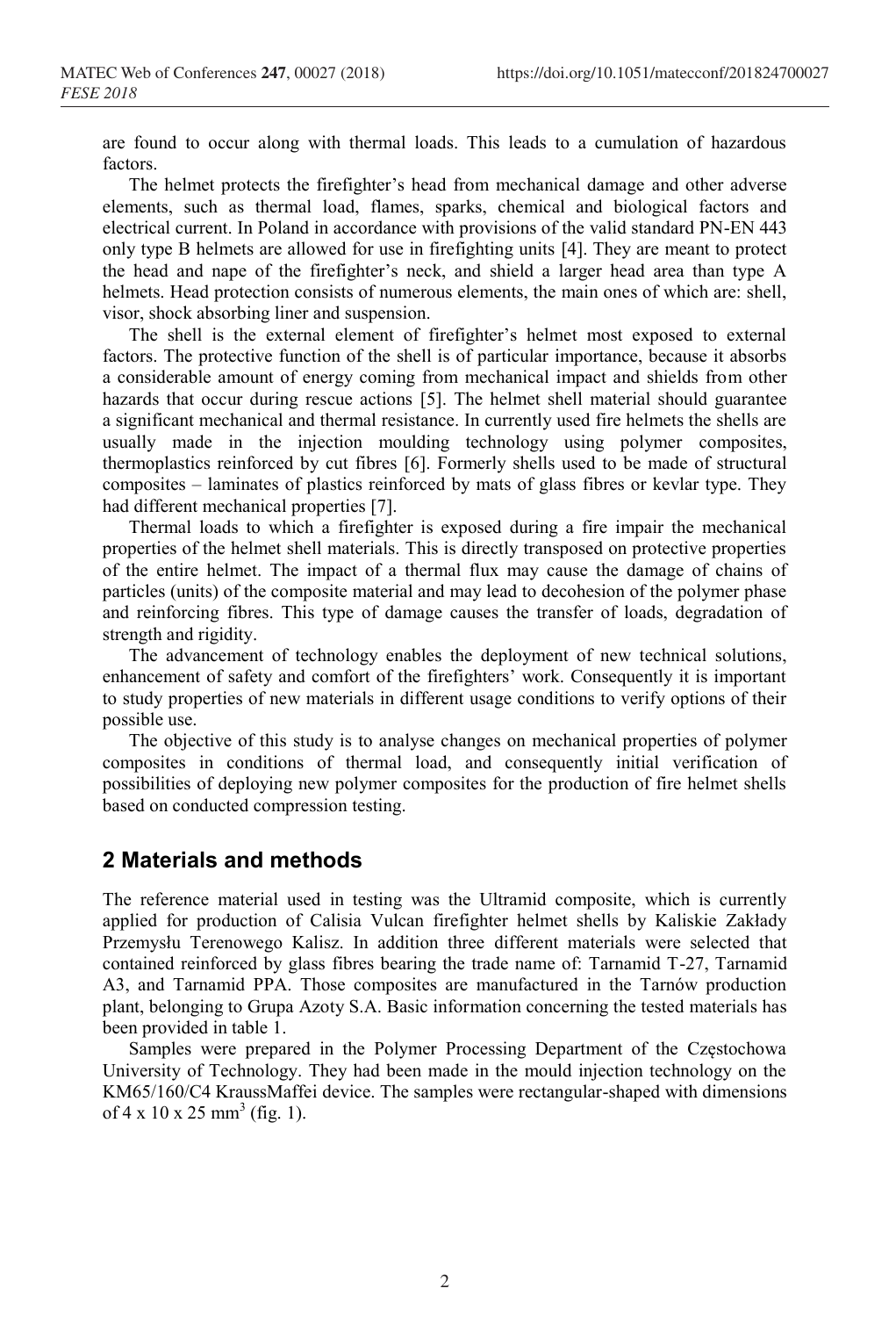|                                                                                               | <b>Ultramid</b><br><b>PA66 GF25</b> | <b>Tarnamid T-</b><br>27 GF25 | <b>Tarnamid</b><br><b>A3 GF25</b> | <b>Tarnamid</b><br>PPA GF35 |
|-----------------------------------------------------------------------------------------------|-------------------------------------|-------------------------------|-----------------------------------|-----------------------------|
| Contents of glass fibres by<br>weight $[\%]$                                                  | 25                                  | 25                            | 25                                | 35                          |
| Melting point $[°C]$                                                                          | 260                                 | 221                           |                                   | 330-345                     |
| Density $[g/cm^3]$                                                                            | 1.32                                | 1.20                          |                                   | 1.48                        |
| Moisture absorption degree<br>(at temp. $23^{\circ}$ C and relative<br>humidity of $50\%$ [%] | $1 - 1.4$                           | 0.2                           | 0.2                               | 0.4                         |
| Bending temperature at load of<br>$1.8$ MPa $[^{\circ}$ Cl                                    | 240                                 | 210                           |                                   | 290                         |
| Modulus of elasticity of dry<br>material [MPa]                                                | 6500                                | 5500                          |                                   | 12500                       |

**Table 1.** Properties of tested materials according to producers' data.



**Fig. 1.** Rectangular samples of polymer composites for compression testing (from the left: Tarnamid T-27 GF25, Ultramid PA66 GF25, Tarnamid PPA GF35, Tarnamid A3 GF25).

Strength tests were performed on the LabTest 6.100SP1-2-2300 universal testing system. Tests were conducted at different levels of thermal exposure according to data contained in table 2. Time and temperature of exposure were determined on the basis of Sawicki's work [8]. Testing at temperatures of  $100^{\circ}$ C,  $140^{\circ}$ C,  $170^{\circ}$ C took place after setting of the thermostat and heating of the chamber interior to the designed temperatures. Temperature was measured using a thermocouple provided close to the sample. Once the sample has been set up on the support, prior to execution of mechanical load there was a waiting time of 25 min for 100°C, 10 min for 140°C, 1 min for 170°C, which was to simulate the environment of fire conditions. For each exposure level five tests were performed.

| Time [min] | $Temperature[^{\circ}C]$ |
|------------|--------------------------|
|            | $20^{\circ}$ C           |
|            | $100^{\circ}$ C          |
|            | $140^{\circ}$ C          |
|            | $170^{\circ}$ C          |

**Table 2.** Exposure times of samples in specific temperatures during testing.

# **3 Results and analysis of test results**

Results of the compressive tests depending on the level of thermal exposure have been presented in tables 3-5. Table 3 presents descriptive statistics of values of compressive strength, table 4 - descriptive statistics of the Young's modulus, table 5 - average values of deformations at compressive strength.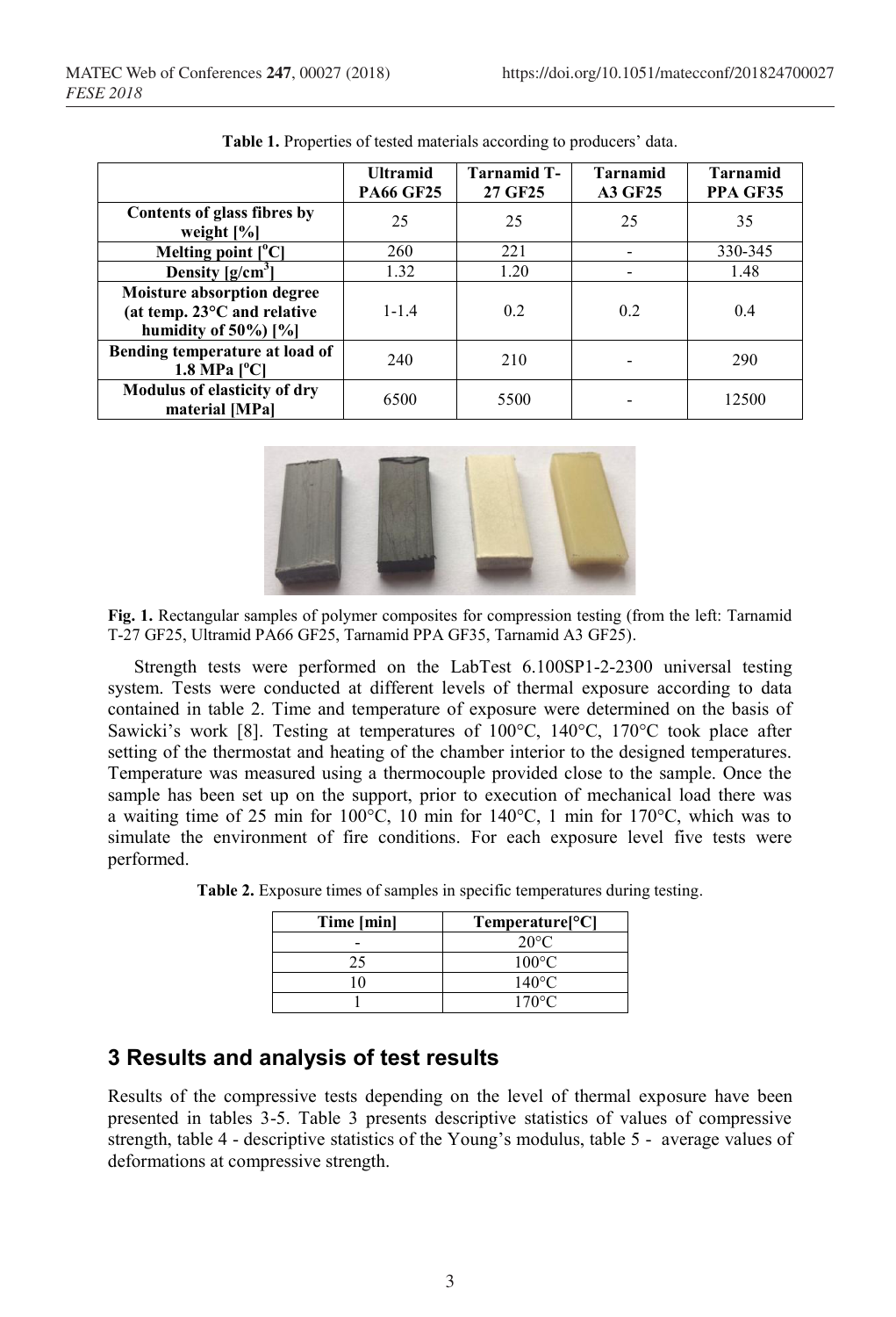| Temperature                             | Time                      | N | Mean  | <b>Minimum</b>          | <b>Maximum</b> | <b>Standard</b> | Variability       |  |  |
|-----------------------------------------|---------------------------|---|-------|-------------------------|----------------|-----------------|-------------------|--|--|
|                                         |                           |   |       | value                   | value          | deviation       | coefficient       |  |  |
| $\mathsf{I}^\circ\mathsf{C} \mathsf{I}$ | minl                      |   | [MPa] |                         |                |                 | $\left[\%\right]$ |  |  |
|                                         | <b>Ultramid PA66 GF25</b> |   |       |                         |                |                 |                   |  |  |
| 20                                      |                           | 5 | 83.37 | 79.5                    | 87.14          | 2.75            | 3.3               |  |  |
| 100                                     | 25                        | 5 | 45.92 | 37.46                   | 53.27          | 5.75            | 12.5              |  |  |
| 140                                     | 10                        | 5 | 32.87 | 28.2                    | 35.94          | 3.57            | 10.85             |  |  |
| 170                                     | $\mathbf{1}$              | 5 | 29.08 | 26.35                   | 31.84          | 2.41            | 8.29              |  |  |
| <b>Tarnamid T-27 GF25</b>               |                           |   |       |                         |                |                 |                   |  |  |
| 20                                      | $\overline{\phantom{0}}$  | 5 | 145.5 | 122                     | 155.5          | 13.89           | 9.55              |  |  |
| 100                                     | 25                        | 5 | 67.07 | 56.97                   | 78.68          | 9.1             | 13.57             |  |  |
| 140                                     | 10                        | 5 | 54.36 | 51.18                   | 56.48          | 2.39            | 4.39              |  |  |
| 170                                     | 1                         | 5 | 42.03 | 37.06                   | 46.83          | 3.9             | 9.28              |  |  |
|                                         |                           |   |       | <b>Tarnamid A3 GF25</b> |                |                 |                   |  |  |
| 20                                      | $\overline{\phantom{0}}$  | 5 | 140.7 | 109.2                   | 178            | 25.4            | 18.05             |  |  |
| 100                                     | 25                        | 5 | 79.52 | 53.8                    | 105.3          | 18.38           | 23.11             |  |  |
| 140                                     | 10                        | 5 | 75.37 | 68.71                   | 81.88          | 5.29            | 7.02              |  |  |
| 170                                     | 1                         | 5 | 57.07 | 48.53                   | 63.43          | 5.85            | 10.25             |  |  |
| <b>Tarnamid PPA GF35</b>                |                           |   |       |                         |                |                 |                   |  |  |
| 20                                      | $\overline{\phantom{0}}$  | 5 | 158.7 | 147.4                   | 181.1          | 13.15           | 8.28              |  |  |
| 100                                     | 25                        | 5 | 119.2 | 104.4                   | 127.9          | 10.2            | 8.56              |  |  |
| 140                                     | 10                        | 5 | 104.5 | 85.93                   | 121.1          | 15.11           | 14.46             |  |  |
| 170                                     | $\mathbf{1}$              | 5 | 68.47 | 59.28                   | 78.44          | 8.54            | 12.47             |  |  |

| Table 3. Descriptive statistics of values of compressive strength. |  |  |  |
|--------------------------------------------------------------------|--|--|--|
|--------------------------------------------------------------------|--|--|--|

Materials produced by Grupa Azoty S.A. offer a much higher compressive strength (by over 65%) than the Ultramid PA 66 GF25 material. From among the Tarnamid materials, the highest compressive strength was recorded for Tarnamid PPA GF35.

The strength of all the tested materials has undergone a significant decrease at elevated temperatures. The mean value of the strength offered by Ultramid PA66 GF25, Tarnamid T-27 GF25 and A3 GF25 at the temperature of  $100^{\circ}$ C is from 43 to 54% lower than at the temperature of 20°C. The smallest change in strength was recorded for Tarnamid PPA GF35. The strength of that material at the temperature of  $100^{\circ}$ C is by 24% lower than at the temperature of  $20^{\circ}$ C, and at  $140^{\circ}$ C - by  $34\%$ . On the other hand, its strength at the temperature of  $170^{\circ}$ C was 57% lower than at the temperature of  $20^{\circ}$ C. The biggest sensibility to thermal loads was recorded for the Tarnamid T-27 GF25 composite. Its strength at the temperature of 170°C is by 71% lower than at the temperature of 20°C.

| Table 4. Descriptive statistics of the Young module values obtained in compressive tests. |  |
|-------------------------------------------------------------------------------------------|--|
|                                                                                           |  |

| <b>Temperature</b>        | Time | N | Mean    | <b>Minimum</b> | <b>Maximum</b> | <b>Standard</b> | <b>Variability</b> |
|---------------------------|------|---|---------|----------------|----------------|-----------------|--------------------|
|                           |      |   |         | value          | value          | deviation       | coefficient        |
| [°C]                      | minl |   |         |                | <b>IMPal</b>   |                 | [%]                |
| <b>Ultramid PA66 GF25</b> |      |   |         |                |                |                 |                    |
| 20                        |      | 5 | 2057.54 | 1461.76        | 2704.56        | 446.47          | 21.7               |
| 100                       | 25   | 5 | 1331.00 | 1207.00        | 1599.00        | 155.2           | 11.66              |
| 140                       | 10   | 5 | 883.37  | 657.82         | 1070.57        | 179.79          | 20.35              |
| 170                       |      | 5 | 898.45  | 797.53         | 1175.64        | 160.22          | 17.83              |
| <b>Tarnamid T-27 GF25</b> |      |   |         |                |                |                 |                    |
| 20                        |      | 5 | 4549.03 | 2081.85        | 5938.88        | 1467.53         | 32.26              |
| 100                       | 25   | 5 | 2371.73 | 1905.31        | 2609.7         | 294.86          | 12.43              |
| 140                       | 10   | 5 | 2004.92 | 1608.61        | 2160.48        | 265.29          | 13.23              |
| 170                       |      | 5 | 1774.83 | 1268.52        | 2242.02        | 420.09          | 23.67              |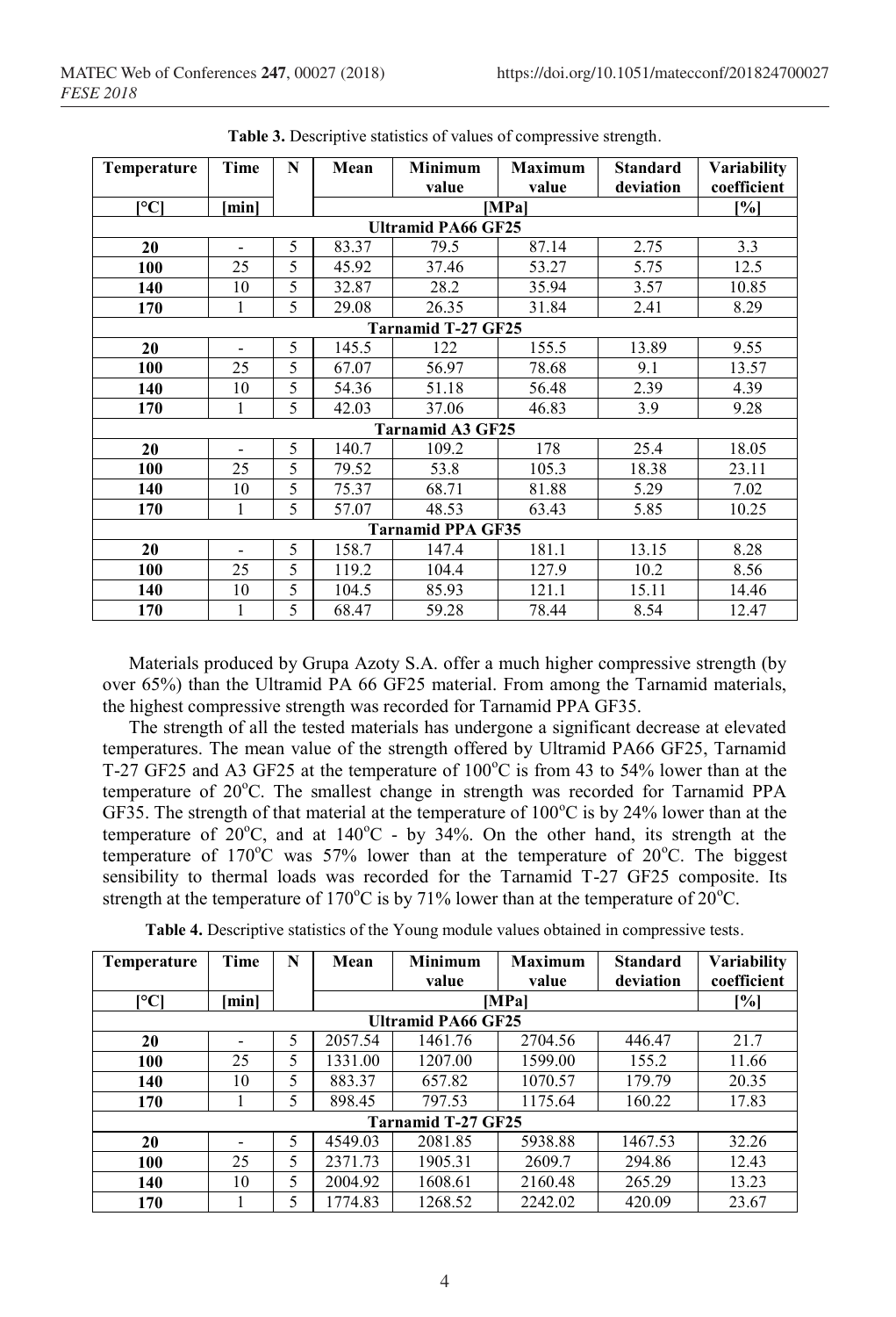| Temperature              | <b>Time</b> | N | Mean    | <b>Minimum</b>          | <b>Maximum</b> | <b>Standard</b> | Variability        |
|--------------------------|-------------|---|---------|-------------------------|----------------|-----------------|--------------------|
|                          |             |   |         | value                   | value          | deviation       | coefficient        |
| $C^{\circ}$              | [min]       |   |         |                         | <b>MPal</b>    |                 | $\lceil \% \rceil$ |
|                          |             |   |         | <b>Tarnamid A3 GF25</b> |                |                 |                    |
| 20                       |             | 5 | 4975.93 | 4422.18                 | 5501.11        | 452.42          | 9.09               |
| 100                      | 25          | 5 | 2915.79 | 1957.81                 | 3631.82        | 685.37          | 23.51              |
| 140                      | 10          | 5 | 3039.92 | 2384.06                 | 3374.65        | 384.48          | 12.65              |
| 170                      |             | 5 | 2028.13 | 1131.03                 | 2853.09        | 717.19          | 35.36              |
| <b>Tarnamid PPA GF35</b> |             |   |         |                         |                |                 |                    |
| 20                       |             | 5 | 5432.27 | 5178.26                 | 5781.34        | 231.76          | 4.27               |
| 100                      | 25          | 5 | 4566.55 | 3795.54                 | 5111.81        | 565.27          | 12.38              |
| 140                      | 10          | 5 | 3719.27 | 2756.23                 | 4227.96        | 682.08          | 18.34              |
| 170                      |             | 5 | 2333.47 | 2144.02                 | 2745.37        | 242.49          | 10.39              |

Materials produced by Grupa Azoty S.A. have much higher values of the Young's modulus specified in the compression testing than Ultramid PA 66 GF25. The highest Young's modulus was recorded for the composite Tarnamid PPA GF35. Tarnamid T-27 GF25 and A3 GF25 despite similar strength and comparable contents of the reinforcing phase, are characterised by different rigidity.

At elevated temperatures the value of the Young's modulus determined in the compression testing of selected materials was found to decrease considerably. At the temperature of  $100^{\circ}$ C the value of the Young's modulus of material Ultramid PA66 GF25, Tarnamid T-27 GF25 and A3 GF25 was from 35% to 48% lower than at the temperature of  $20^{\circ}$ C. The smallest rigidity change at  $100^{\circ}$ C was recorded for the composite Tarnamid PPA GF35 (decrease by 16%). For this composite at the temperature of  $140^{\circ}$ C a decrease was recorded in the value of the Young's modulus by 32%, at the temperature of  $170^{\circ}$ C - 57%. Biggest changes in rigidity under the impact of thermal loads were recorded for Tarnamid T-27 GF25.

| <b>Material</b>  | <b>Temperature</b> | Time                     | <b>Relative deformation</b><br>at compressive<br>strength of | <b>Absolute deformation</b><br>at compressive<br>strength of |
|------------------|--------------------|--------------------------|--------------------------------------------------------------|--------------------------------------------------------------|
|                  | r°Cl               | minl                     | [%]                                                          | mml                                                          |
| <b>Ultramid</b>  | 20                 |                          | 4.44                                                         | 1.04                                                         |
| <b>PA66 GF25</b> | 100                | 25                       | 5.56                                                         | 1.24                                                         |
|                  | 140                | 10                       | 5.27                                                         | 1.28                                                         |
|                  | 170                |                          | 4.87                                                         | 1.13                                                         |
| <b>Tarnamid</b>  | 20                 | $\overline{\phantom{0}}$ | 3.55                                                         | 0.84                                                         |
| <b>T-27 GF25</b> | 100                | 25                       | 4.63                                                         | 1.06                                                         |
|                  | 140                | 10                       | 4.35                                                         | 1.02                                                         |
|                  | 170                |                          | 3.81                                                         | 0.93                                                         |
| <b>Tarnamid</b>  | 20                 |                          | 3.6                                                          | 0.85                                                         |
| <b>A3 GF25</b>   | 100                | 25                       | 4.29                                                         | 0.97                                                         |
|                  | 140                | 10                       | 4.16                                                         | 0.99                                                         |
|                  | 170                |                          | 3.98                                                         | 0.96                                                         |
| <b>Tarnamid</b>  | 20                 | $\overline{\phantom{0}}$ | 3.49                                                         | 0.84                                                         |
| PPA GF35         | 100                | 25                       | 3.5                                                          | 0.83                                                         |
|                  | 140                | 10                       | 3.77                                                         | 0.92                                                         |
|                  | 170                |                          | 4.53                                                         | 1.1                                                          |

**Table 5.** Mean deformation values obtained in compression test.